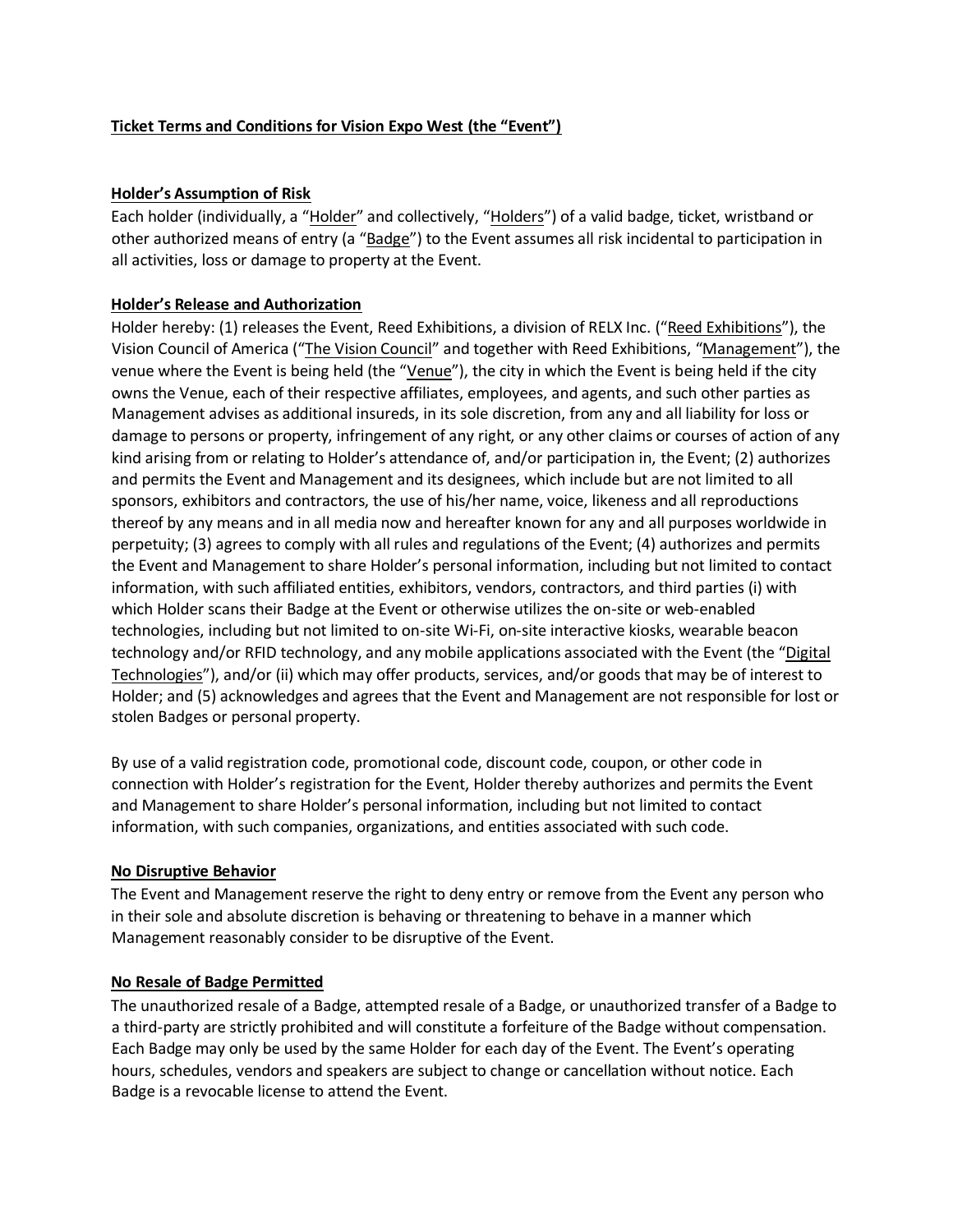All Event features and special events are subject to availability and access is not guaranteed. Certain Event features or special events may require an additional fee and/or will only be available to designated type of Badges.

Holder acknowledges that there are hazards and risks of physical injury or illness to attendees of the Event and that not all such hazards or risks can be fully eliminated. By accepting this Badge and attending the Event, Holder freely and voluntarily agrees to assume the full risk of bodily injury or property damage, regardless of severity, or death that Holder may sustain as a result of attending the Event, whether or not caused by the negligence or gross negligence of The Vision Council or Reed Exhibitions.

### **Individuals under 18**

For industry professionals only. All attendees age 18 or older need a Badge in order to enter the Event. Please note, Management recommends that all individuals under the age of 18 attend with a parent or legal guardian, and all individuals under the age of 13 must be accompanied by a parent or legal guardian at all times at the Event.

Individuals under the age of 18 must obtain the permission of a parent or legal guardian before sending any information to the Event, entering any sweepstakes or contests at the Event, posting any information on the Event website or related websites, or purchasing any goods online related to the Event. The submission of information to the Event or the purchase and/or use of a Badge to the Event is a representation and confirmation that you are age 18 or over or have obtained the consent of a parent or legal guardian. If you are the parent or legal guardian of an Event attendee that is under the age of 18, it is your responsibility to check the suitability of the Event for any individuals in your party regardless of official age restrictions.

The Event's Digital Technologies are neither directed at nor intended for use by individuals under the age of 13. Management does not knowingly collect Personal Information from individuals under the age of 13, and if Management becomes aware that it has inadvertently done so, Management will promptly delete such Personal Information. If you are under the age of 13, do not access or use the Digital Technologies unless under the supervision of a parent or legal guardian, and if you are under the age of 18, do not access or use the Digital Technologies without the express consent of a parent or legal guardian.

# **Cancellation Policy**

Registration Fees for the Event are non-refundable and non-transferable and cannot be reproduced, resold or upgraded. The Event and Management reserve the right to cancel the Event on limited or no notice, and in the event of such cancellation, Holder will not be entitled to a refund for any and all expenses associated with registration.

### **Visual/Audio/Image Release**

In exchange for the opportunity to register and attend the Event, each Holder hereby grants to Management, its employees, agents, and assignees, the absolute and irrevocable right and permission to photograph, film, reproduce, portray and/or otherwise exploit the name, voice, appearance,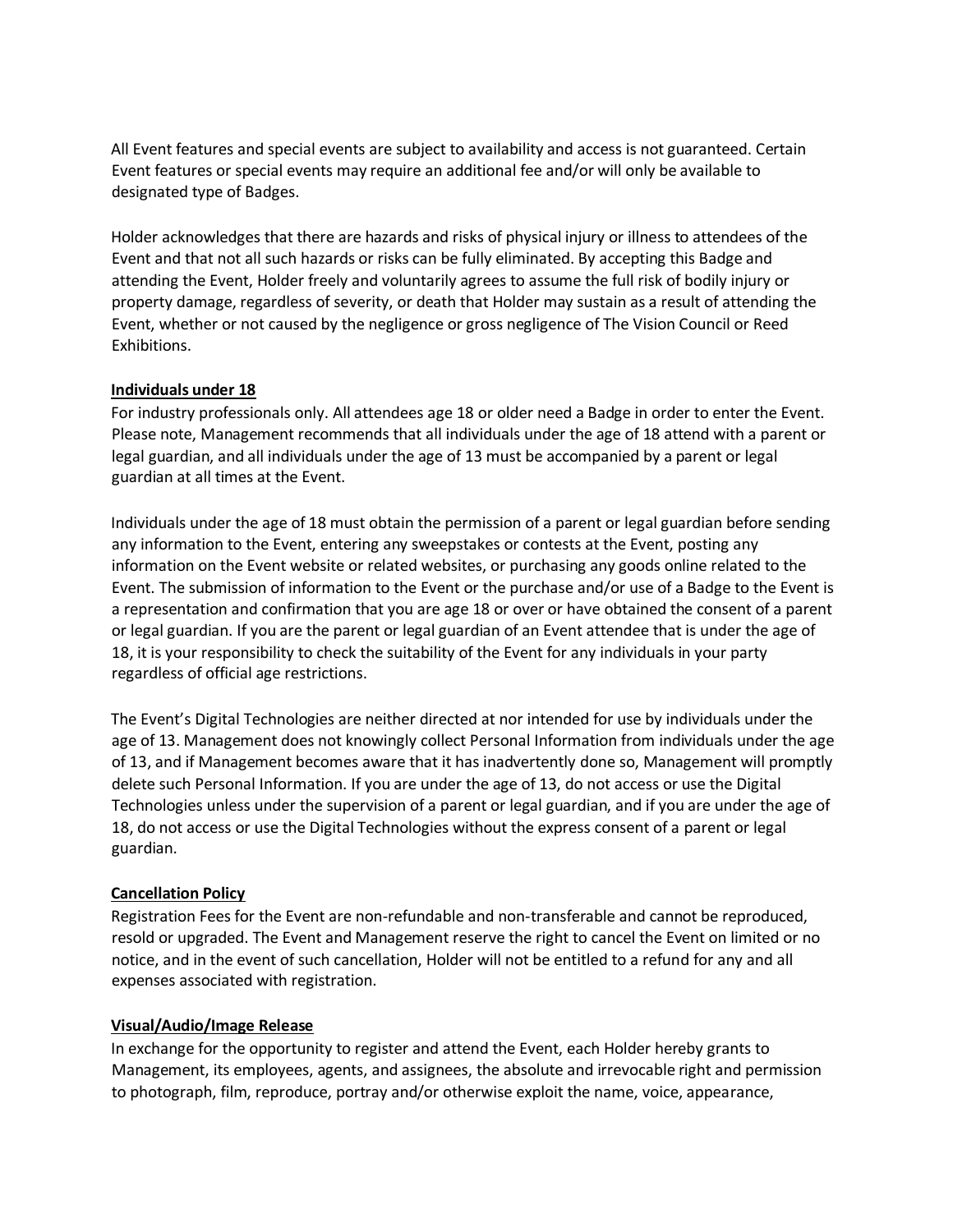photograph, image and/or likeness of such Holder at the Event (collectively, "Likeness"), and to use the results and proceeds, without limitation, in materials produced by Management in any and all media, in perpetuity. Holder hereby waives any claim to compensation for use of such Likeness. Holder agrees that Management owns the images and all rights related to them. The images may be used by Management in any manner or media without notifying Holder, such as the Event website, publications, promotions, broadcasts, advertisements, and posters, for advertising or other related purposes. Holder waives any right to inspect or approve the finished images or any printed or electronic matter that may be used with them.

Holder releases Management and its employees, agents, and assignees, including any firm authorized to publish and/or distribute a finished product containing material produced by Management, from any claims, causes of action, damages or liability which Holder may ever have in connection with the use of or relating to the Likeness. Holder hereby waives any moral rights or "droits moral" Holder may have in the material produced by Management and/or the Likeness.

Holder, or, in the event Holder is under 18 years of age, the parent or guardian of one or more minor Holder who will be attending the Event (the "Parent"), has read and understood this appearance release and hereby expressly approves and consents to this release of the Likeness, affirms their right and authority to agree to the terms, and waives all obligations and rights which such individual may have in connection therewith. For good and valuable consideration, Parent hereby guarantees that the minor or minors shall not at any time disaffirm the release of the Likeness by reason of the minor's or minors' minority or otherwise and hereby agrees to indemnify Management from any loss arising from any claims made by or on behalf of the minors relating to this release of the Likeness.

### **Policies and Procedures**

Holder is required to behave in accordance with the policies and procedures each as set forth on the Event website and as may be updated from time to time (collectively, the "Event Policies"). Management reserves the right to deny entry or remove from the Event with no refund or compensation any person who, in Management's sole and absolute discretion, behaves or threatens to behave in a manner which is in violation of the Event Policies. The Event Policies apply to EVERYONE at the Event. Exhibitors, attendees, speakers, guests, professionals, media, staff, volunteers and security are all subject to the Event Policies. By using a Badge and attending the Event, Holder acknowledges and agrees that Holder has read and agrees to the Event Policies.

### **Acknowledgment**

All Holders must read, understand and agree to the terms and conditions stated herein and agree that these terms shall be construed by and governed in accordance with the laws of the State of New York and that, with respect to any dispute arising from these terms, sole and exclusive jurisdiction and venue shall lie with the state and federal courts located in the County of New York, State of New York. For the avoidance of doubt, registration, purchase or use of a Badge shall be considered acknowledgement of, and agreement to, these terms and conditions.

I authorize Reed Exhibitions, or its designees, to charge the amount specified above to the designated credit card.